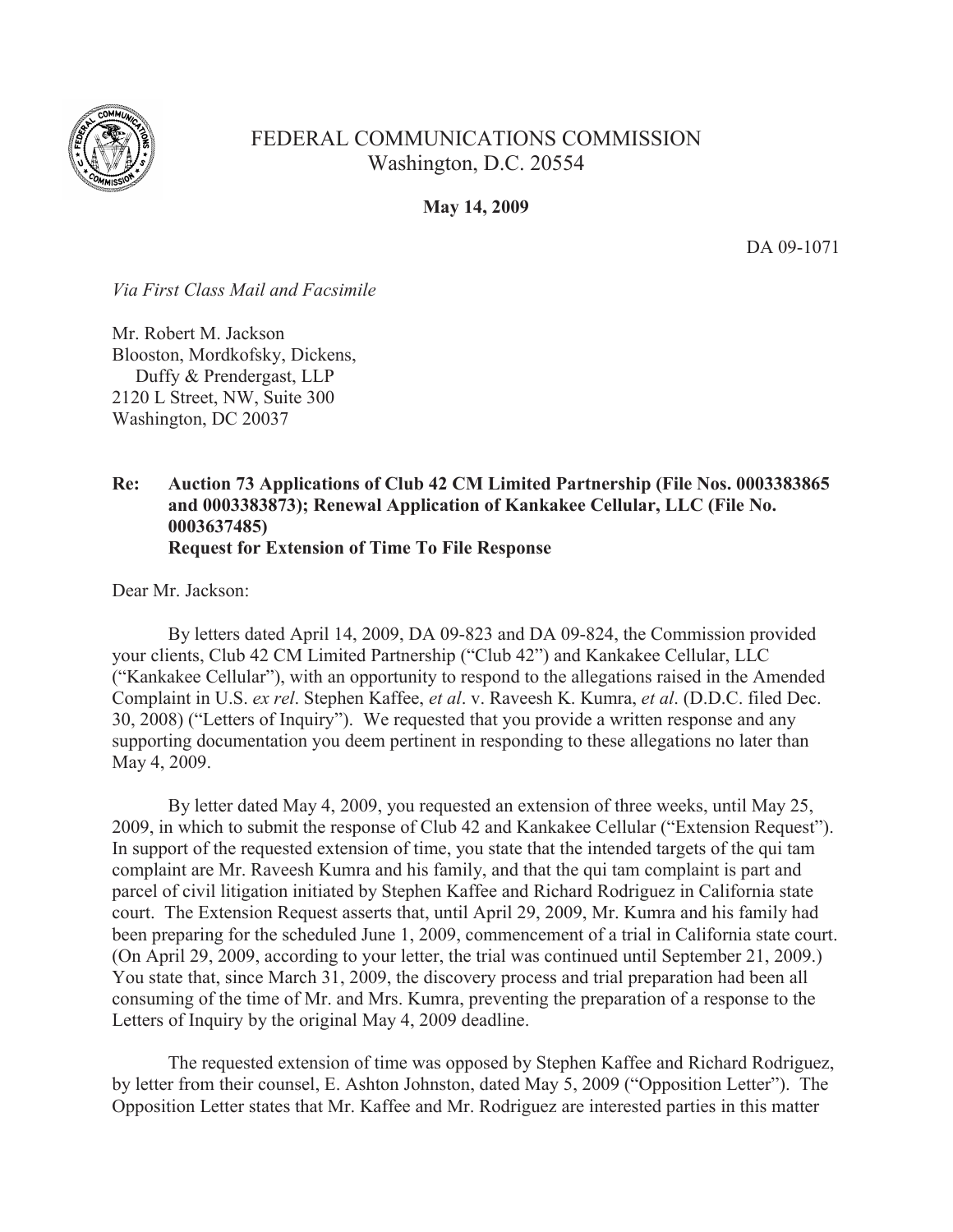Mr. Robert M. Jackson May 14, 2009 Page 2 of 3

(they are the relators who filed the subject qui tam complaint). The Opposition Letter disputes the claim in the Extension Request that the matters raised in the qui tam complaint and the Letters of Inquiry are "part and parcel" of the California state court civil litigation. The Opposition Letter asserts that the Letters of Inquiry involve statements made to the Commission with respect to the Club 42 applications to obtain Auction 73 licenses and the Kankakee Cellular license, and have no legal or factual connection to the California litigation. The Opposition Letter alleges that various parties, including some controlling parties, associated with Club 42 and Kankakee Cellular are not affected by the California state court proceedings and there is no apparent reason why these parties are not providing the necessary input for response to the Letters of Inquiry.

Finally, the Opposition Letter states that the new response filing date requested in the Extension Request would fall after the current May 22, 2009, deadline for opposing the abovereferenced Kankakee Cellular renewal application, thus denying interested parties the opportunity to review the response to the Letters of Inquiry prior to that deadline. In the event the Commission extends the date for Club 42 and Kankakee Cellular to respond to the Letters of Inquiry, the Opposition Letter urges the Commission also to extend the date for opposing the Kankakee Cellular renewal application.

You replied to the Opposition Letter on behalf of Club 42 and Kankakee Cellular by letter dated May 6, 2009 ("Reply Letter"). The Reply Letter alleges that Mr. Kaffee and Mr. Rodriguez lack standing to oppose the Extension Request. The Reply Letter reiterates many of the assertions contained in the Extension Request. In addition, the Reply Letter asserts that the response to the Letters of Inquiry involves FCC-related matters that are not limited to Club 42 and Kankakee Cellular, given the contents of the qui tam complaint, and that a three-week extension is the minimum needed to prepare a complete consolidated response. Finally, in light of the concerns raised by the Opposition Letter about the proposed extended Letters of Inquiry response date being after the date on which oppositions are due regarding the Kankakee Cellular renewal application, the Reply Letter urges the Commission to withdraw the public notice listing the license renewal application as accepted for filing, and to reissue the public notice after the Commission has evaluated the Club 42/Kankakee Cellular response to the Letters of Inquiry.

While we are concerned about the length of the requested extension of time, as it would more than double the period of time provided for Club 42 and Kankakee Cellular to respond to the Letters of Inquiry, we nonetheless find that you have demonstrated good cause to extend the period of time for responding to the Letters of Inquiry to May 26, 2009.<sup>1</sup> Grant of the requested extension of time will help to ensure that Club 42 and Kankakee Cellular have an adequate opportunity to prepare a complete response to the Letters of Inquiry.

In addition, we are extending the date for opposing grant of the above-referenced pending Kankakee Cellular application until two weeks after the response to the Letters of Inquiry is now due, or until June 9, 2009. Grant of this extension will provide interested parties with an

 $<sup>1</sup>$  Since May 25, 2009, the requested new filing date, is a federal holiday, we extend the response date to the next</sup> business day, or May 26, 2009.